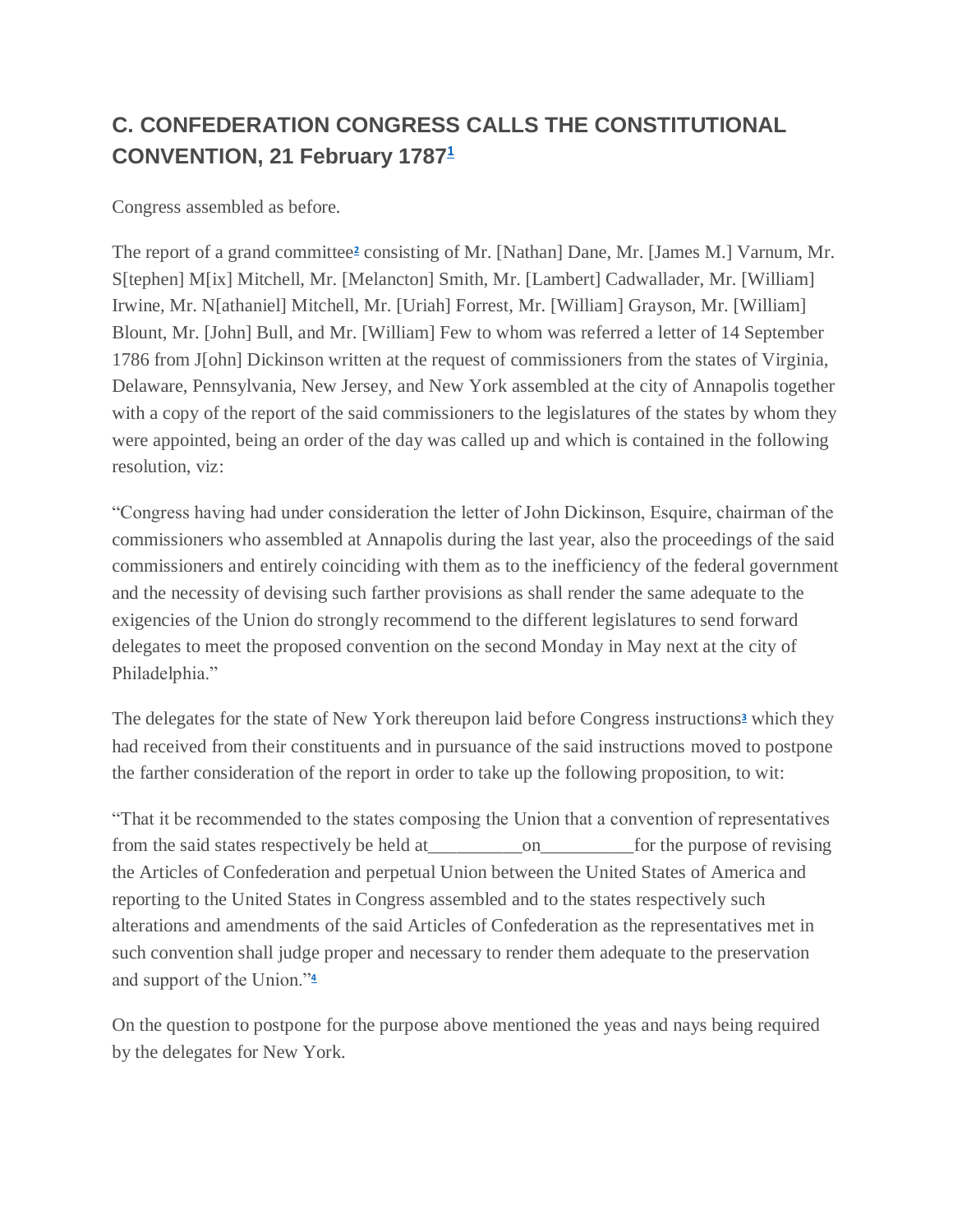| <b>Massachusetts</b>  |    |       | Pennsylvania |    |                    |             |
|-----------------------|----|-------|--------------|----|--------------------|-------------|
| King                  | ay |       | Irwine       | no |                    |             |
| Dane                  | ay | ay    | Meredith     | ay |                    | no          |
|                       |    |       | Bingham      | no |                    |             |
| Connecticut           |    |       |              |    |                    |             |
| Johnson               | ay | $d^5$ | Delaware     |    |                    |             |
| S. M. Mitchell        | no |       | N.Mitchell   | no | }                  | 6           |
| New York              |    |       | Maryland     |    |                    |             |
| Smith                 | ay |       |              |    |                    |             |
| <b>Benson</b>         | ay | ay    | Forrest      | no | $\left\{ \right\}$ |             |
| New Jersey            |    |       |              |    |                    |             |
| Cadwallader           | ay |       | Virginia     |    |                    |             |
| Clarke                | no | no    | Grayson      | ay |                    |             |
| Schurman              | no |       | Madison      | ay |                    | ay          |
| <b>North Carolina</b> |    |       | Georgia      |    |                    |             |
| <b>Blount</b>         | no |       | Few          | ay |                    |             |
| <b>Hawkins</b>        | no | no    | Pierce       | no |                    | $\mathbf d$ |
| South Carolina        |    |       |              |    |                    |             |
| <b>Bull</b>           | no |       |              |    |                    |             |
| Kean                  | no |       |              |    |                    |             |
| Huger                 | no | no    |              |    |                    |             |
| Parker                | no |       |              |    |                    |             |
|                       |    |       |              |    |                    |             |

So the question was lost.

A motion was then made by the delegates for Massachusetts to postpone the farther consideration of the report in order to take into consideration a motion which they read in their place. This being agreed to, the motion of the delegates for Massachusetts was taken up and, being amended, was agreed to as follows:

"Whereas there is provision in the Articles of Confederation and perpetual Union for making alterations therein by the assent of a Congress of the United States and of the legislatures of the several states; and whereas experience hath evinced that there are defects in the present Confederation, as a mean to remedy which several of the states and particularly the state of New